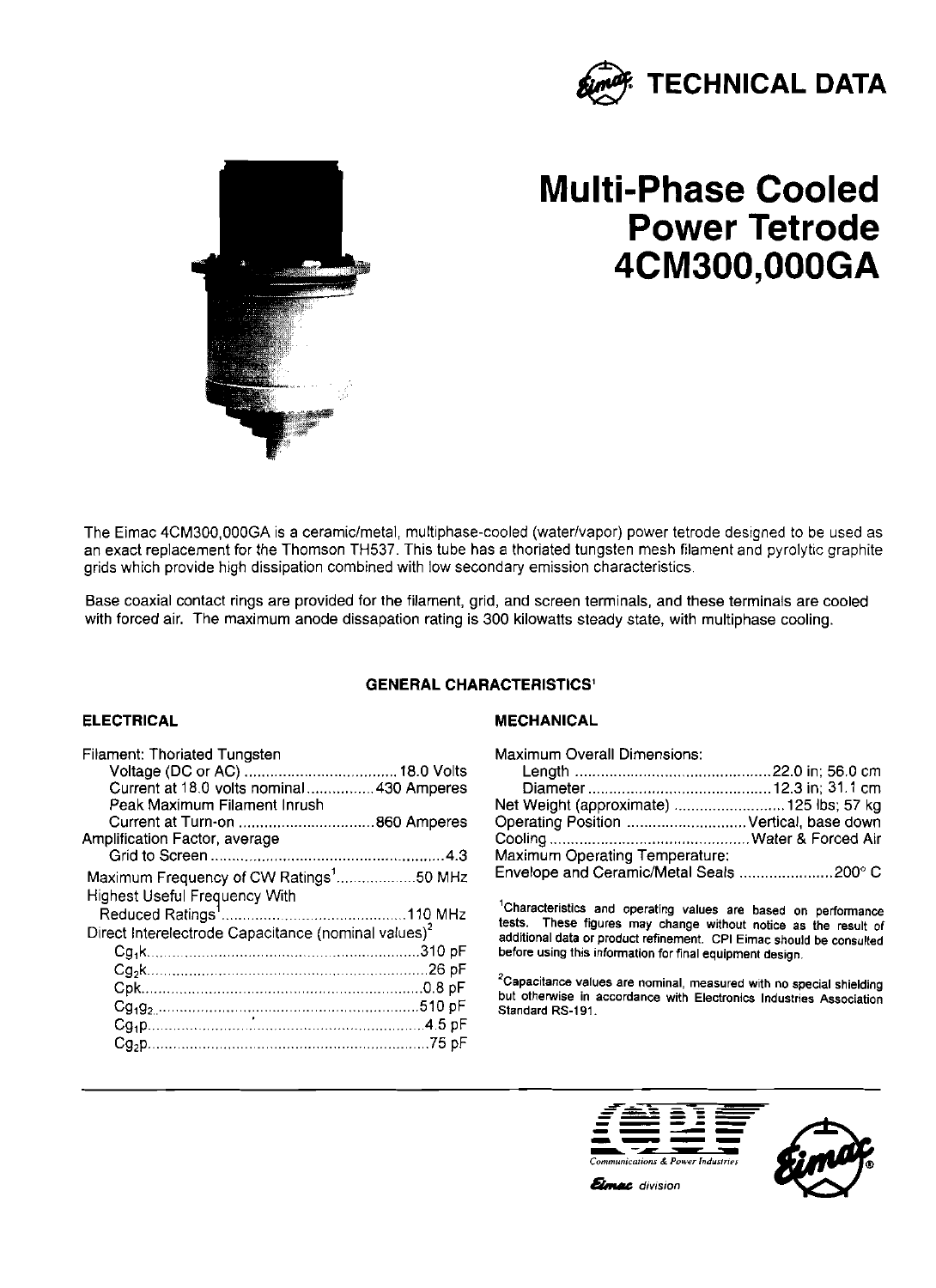

#### PLATE MODULATED RADIO FREQUENCY POWER AMPLIFIER:

Class C Telephony Control & Screen Grids also modulated

### Absolute Maximum Ratings:

## TYPICAL OPERATION:

Frequencies to 30 MHz Carrier Conditions

AUDIO FREQUENCY POWER AMPLIFER OR MODULATOR:

Class AB

#### Absolute Maximum Ratings **(per** tube):

| Absolute Maximum Ratings (per tube): |  |  |  |
|--------------------------------------|--|--|--|
|                                      |  |  |  |
|                                      |  |  |  |
|                                      |  |  |  |
|                                      |  |  |  |
|                                      |  |  |  |
|                                      |  |  |  |
|                                      |  |  |  |

#### TYPICAL OPERATION:

Two Tubes - Sinusoidal Wave

<sup>3</sup>Approximate value.

 $4$ Circuit losses not taken into account.

Typical operation values are obtained by measurement or<br>by calculation from published characteristic curves. To<br>obtain the specified plate current at the specified bias,<br>screen, and plate voltages, adjustment of the rf gri is assumed. Following this procedure, there will be little Grid Dissi~ation ................................................. 600 Wans variation in outout oower when the tube is re~laced. even **<sup>4</sup>**,~ ~ though there may be variation in grid and screen currents. The grid and screen currents which occur when the desired plate current is obtained are incidental and vary from tube to tube. These current variations cause no performance degradation if the circuit maintains the correct voltage.

# APPLICATION

#### MECHANICAL

MOUNTING AND HANDLING -The 4CM300,OOOGA must be mounted vertically and with the base down. When mounted, the weight of the tube must be supported by its anode flange, which is at the level of the reference plane shown on the outline drawing.

Because the tube filament structure is made of thoriatedtungsten wire, which is quite brittle when cold, the tube should be left in itsoriginal shipping container until ready for use. Upon arrival, the tube should be inspected for shipping damage, but once removed from its protective pack, the tube should be handled with considerable care.

ANODE COOLING - The anode is cooled with water circulating through the structure. Multi-phase cooling provides efficient anode heat removal and allows extra capacity for temporary overloads. The inlet and outlet connections are clearly marked on top of the jacket and it is important they be used as indicated.

Tube life can be seriously compromised by water conditions. With contaminated water, deposits will form on the anode, causing localized anode heating and eventual tube failure. To minimize electrolysis and power loss, water resistanceat25"Cshould always be0.5megohm percubic centimeter or higher. Relative water resistance can be continuously monitored in the reservoir using readily available instruments. Suitable water flow, temperature, and pressure protection devices must be used.

For the full-rated anode dissipation of 300 kW and with inlet water at 60°C maximum, a flow of 40 gallons (150 liters) of water per minute must be passed through the anode cooler jacket. Atthis flow rate the pressure drop across the cooler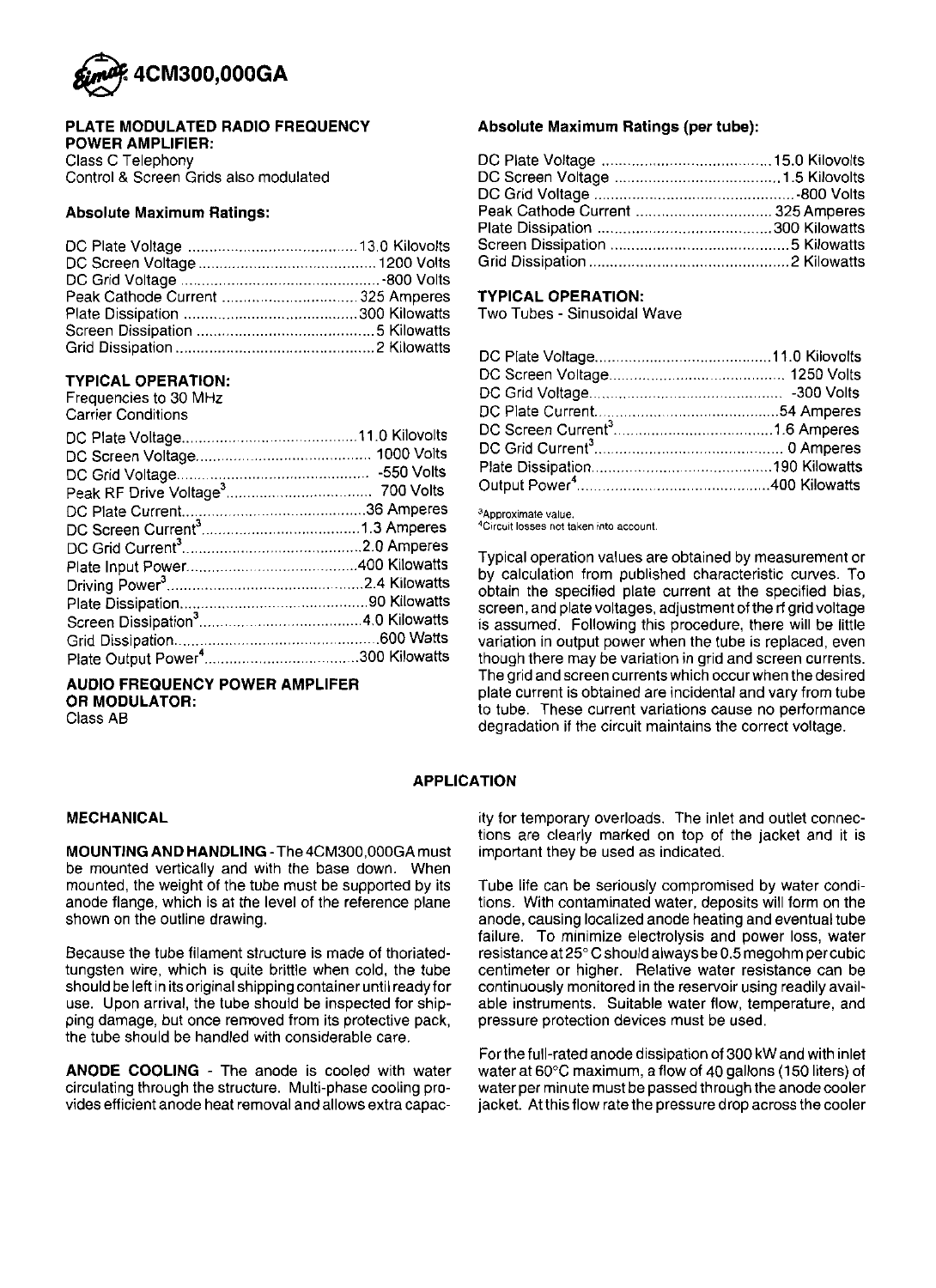jacket (does not include connector pressure drop) will be approximately 8.7 psi (60 kPa). Maximum outlet be approximately 8.7 psi (60 KPa). Maximum outlet<br>water temperature is 100°C. System pressure should be<br>limited to 75 psi (520 kPa).

Cooling water must be well filtered, with the equivalent of a 100-mesh screen, to eliminate any solid material and avoid the possibility of cooling passage blockage. Reduced cooling could produce localized anode overheating and tube failure.

For more detailed information, Application Bulletin #16, "Water Purity Requirements in Liquid-Cooling Systems," is available upon request.

BASE COOLING - In a typical transmitter, the tube base requires air cooling. A minimum of 53 cfm  $(1.5 \text{ m}^3/\text{min})$ of air at 25°C maximum at sea level is forced through the socket from a high-pressure blower. Maximum air inlet temperature is  $45^{\circ}$ C, and the blower must be able to supply this flow rate at a back pressure of 158 mm of water. Temperatures of the ceramic/metal seals and the lower envelope areas are the controlling and final limiting factor, and the maximum allowable temperature is 200°C. Temperature-sensitive paints are available for use in checking temperatures in these areas before equipment design and air-cooling arrangements are finalized. Well filtered air must be used and suitable flow and temperature interlocks provided.

For more detailed information, Application Bulletin #20, "Temperature Measurements with Eimac PowerTubes," is available upon request.

All cooling must be applied before or simultaneously with the electrode voltages, including the filament, and should be maintained for at least three minutes after all voltages are removed to allow for tube cool-down.

#### **ELECTRICAL**

ABSOLUTE MAXIMUM RATINGS - Values shown for each type of service are based on the "absolute system" and are not to be exceeded under any sewicecondition. In order notto exceedthese ratings, the equipmentdesigner's responsibility is to determine an average design value for each rating by a safety factor so that the absolute values will never be exceeded under usual conditions of supply voltage variation, loadvariation, or manufacturing variation in the equipment itself. It does not necessarily follow that combinations of absolute maximum ratings can be attained simultaneously.

HIGH VOLTAGE - Normal operating voltages used with this tube are deadly, and the equipment must be designed properly and operating precautions must be followed. Design all equipment so that no one can come in contact with high voltages. All equipment must include safety enclosures for high-voltage circuits and terminals, with interlock switches to open primary circuits of the power

supply and to discharge high-voltage capacitors whenever access doors are opened. Interlock switches must not be bypassed or "cheated" to allow operation with access doors open. Always remember that high voltage can kill.

FILAMENT MANAGEMENT PROGRAM - A properly executed filament management program extends tube life. The program addresses two filament life issues: 1. how to extend filament electron emission life by optimizing the filament heating power. 2. how to reduce filament distortion by minimizing the filament thermal cycling. For more detailed information, Application Bulletin **#18,** "Extended Transmitter Tube Life" is available upon request.

Operating Procedures - The theoretical filament operating voltage is 18.0 Volts RMS. operating voltage can be less than 18.0 Volts. The control and screen grid power dissipations produce an additive heat source to the filament resulting in a higher than desired<br>filament operating temperature. The control and screen filament operating temperature. operating conditions should be conveyed to CPI Eimac's Application Engineering Department to determine an optimum operating filament voltage.

Excessive filament thermal cycling can cause filament mechanical distortion and result in degradation of the tube's electrical performance. For optimum life, the average filament on/off cycle rate should not exceed 1 cycle per day. Following CPI Eimac's standby mode procedure (see below) does not constitute an on/off cycle each time the filament is reduced to the recommended standby voltage.

A new tube must have the filament voltage maintained at 18.0 volts for 30 minutes minimum prior to the application of any other tube voltages. Filament voltage must be measured at the tube socket with an accurate rms responding ammeter.

Standby Mode Procedure - To improve tube life, reduce the installed tube's filament voltage to 15 Volts whenever the tube is not in active duty.

Forced air cooling must be maintained on the tube stem to ensure the ceramic/metal seal temperature does not exceed 200° C while the tube is operated in the standby mode. In addition, the anode cooling water flow must be maintained at a level which ensures the outlet water temperature never exceeds 100°C.

Voltage Ramp Up/Down Procedures - To raise the filament voltage to the operational voltage, gradually increase the voltage over a minimum periodof 90 seconds. Conversely, lowering the filament voltage gradually over a minimum period of 90 seconds is recommended.

In case of a fault condition which removes filament voltage for a period less than 30 seconds, full filament voltage can be applied immediately. If the failure time exceeds 30 seconds, follow the linear programmed schedule of 90 seconds.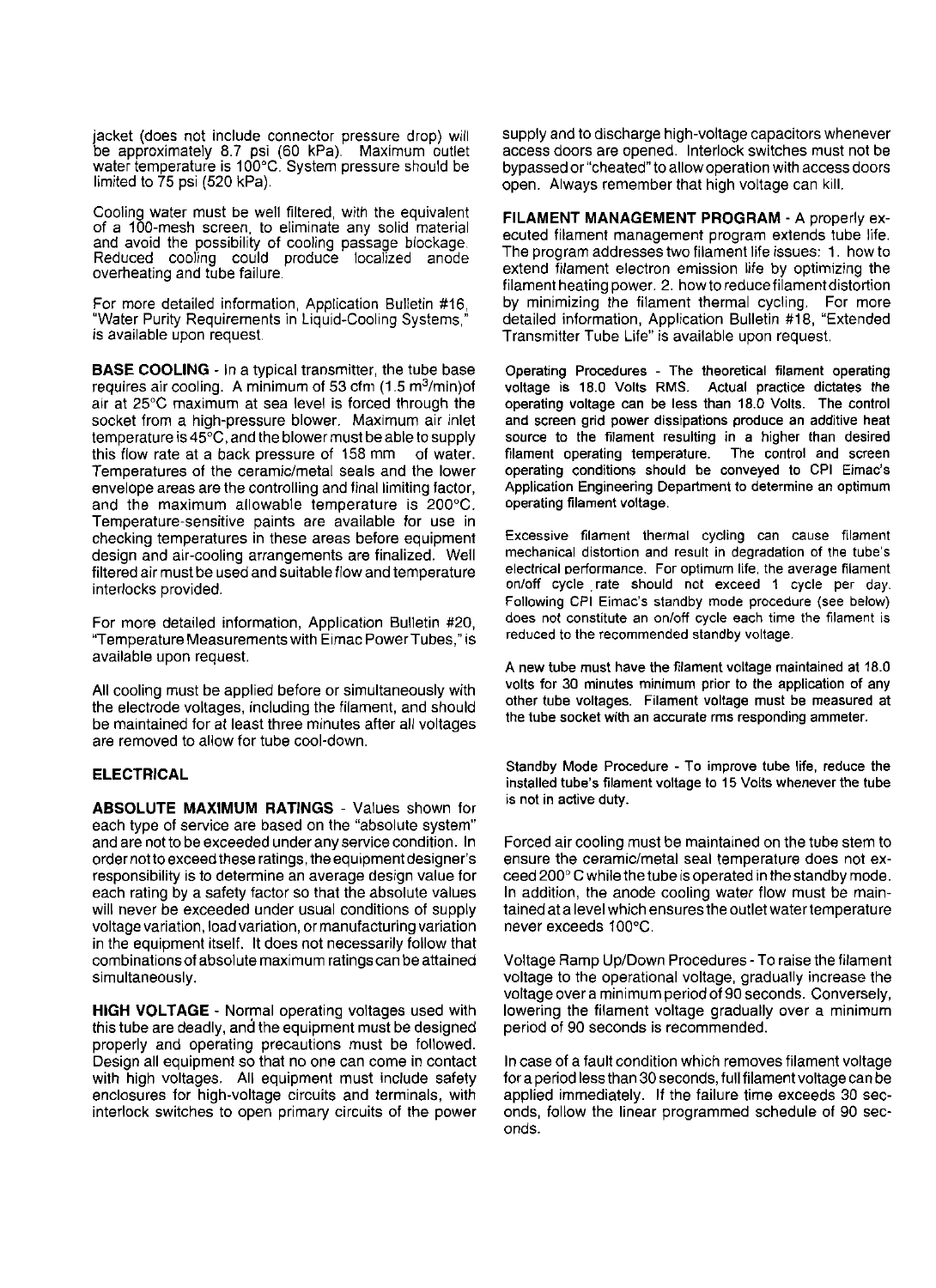

The heater surge current should not exceed 860 Amps peak during the first cycle after voltage is applied to the filament.

PLATE OPERATION - The 300 kW plate dissipation maximum rating may be exceeded for very brief periods during setup or tuning. When used as a plate-modulated rf amplifier under carrier conditions, anode dissipation is limited to 200 kilowatts.

GRID OPERATION - The maximum grid dissipation is 2000 Watts, and protective measures should be taken to ensure that this rating is not exceeded. Grid dissipation is approximately equal to the product of dc grid current and peak positive grid voltage. A protective spark gap might be connected between the control grid and the cathode to guard against excessive voltage.

SCREEN OPERATION - The maximum screen grid dissipation is 5000 Watts. With no ac applied to the screen grid, dissipation is simply the product of dc screen voltage and dc screen current. With screen modulation and/or cathode drive, dissipation is dependent on rms screen voltage and rrns screen current. Plate voltage, plate loading, or bias voltage must never be removed while filament and screen voltages are present, since screen dissipation ratings will be exceeded. Suitable protective circuitry must be provided to remove the screen power in case of a fault condition. A protective spark-gap should be connected between the screen grid and the cathode to guard against excessive voltage. The spark-gap setting should be 5 kV or less, as specified by the transmitter manufacturer.

FAULT PROTECTION - In addition to the normal plate over-current, screen current, and coolant interlocks, the tube must be protected from damage caused by an internal arc which may occur at high plate voltage. No more than 50 joules of energy may be dissipated in the tube structure. A protective resistance of 10 - 50 ohms should be connected in series with the tube anode (in the B+ lines) to absorb power supply stored energy if an internal arc occurs. If the power supply stored energy is high, an electronic crowbar in the circuitry design is recommended. This type circuit will discharge power supply capacitors in a few microseconds after the start of an arc.

To conduct a protection test for each electrode supply, short circuit each HV power supply to ground through a vacuum switch or other suitable high-speed, high-voltage switch and a 6 inch (15.24 cm) length of  $#30$  AWG (0.255) mm)soft copper wire. If the total energy delivered is less than 50 joules, the wire will remain intact, verifying adequate tube protection.

For more detailed information, Application Bulletin #17, "Fault Protection," is available upon request.

INTERELECTRODE CAPACITANCE - In most applications, the internal interelectrode capacitance of a tube is influenced by many variables, such as stray capacitance to the chassis from the tube terminals and associated wiring. To control capacitance values with the tube, as the key component involved, the industry and military services use a standard test described in Electronic Industries Association Standard RS-191. The test is performedonacoldtube, and in the case of the 4CM300,000GA, with no shielding. Other factors being equal, controlling internal tube capacitance in this way usually assures interchangeability of tubes over a period of time.

SPECIAL APPLICATIONS - To operate this tube under conditions different from those listed here, contact CPI Eirnac Marketing Department in San Carlos, CA at 650/592-1221 or fax 650/592-9988.

#### OPERATING HAZARDS

Proper use and safe operating practices of power tubes are the responsibility of equipment manufacturers and users of such tubes. All persons who work with or are exposed to power tubes or equipment which utilizes such tubes must take precatuions to protect themselves against possible serious bodily injury. Do not be careless around such products.

The operation of this tube may involve the following hazards, any one of which, in the absence of safe operating practices and precautions, could result in serious harm to personnel. Please review the following hazards as well as the detailed operating hazards sheet enclosed with each tube, or request a copy from Eimac.

HIGH VOLTAGE - Normal operating voltages can be HOT SURFACES - Surfaces of tubes can reach and maindeadly. Remember that **high voltage can kill**. the tain temperatures of several hundred °C even several

LOW VOLTAGE, HIGH-CURRENT CIRCUITS - Jewelry should not be worn when working with filament contacts or connectors as a short circuit can produce very high current and melting, resulting in severe burns.

RF RADIATION - Exposure to strong rf fields should be avoided, even at relatively low frequencies. The dangers of **rf** radiation are more severe at UHF and microwave frequencies and can cause serious bodily and eye injuries. Cardiac pacemakers may be affected.

**HOT WATER** - Water used to cool tubes may reach scalding temperaures. Touching the cooling system or rupture of the cooling system can cause serious burns.

minutes after all power is removed.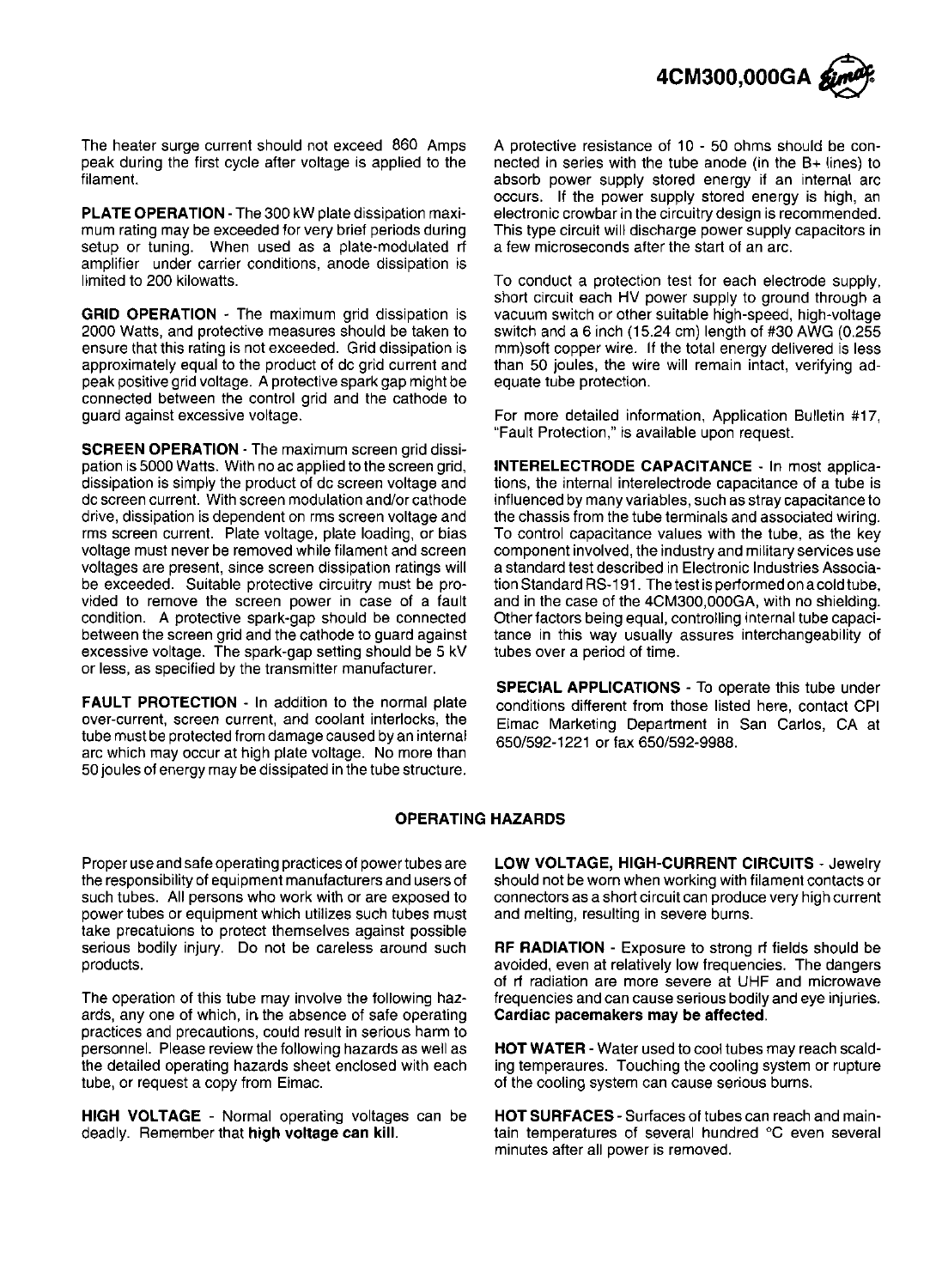



GRID VOLTAGE - VOLTS